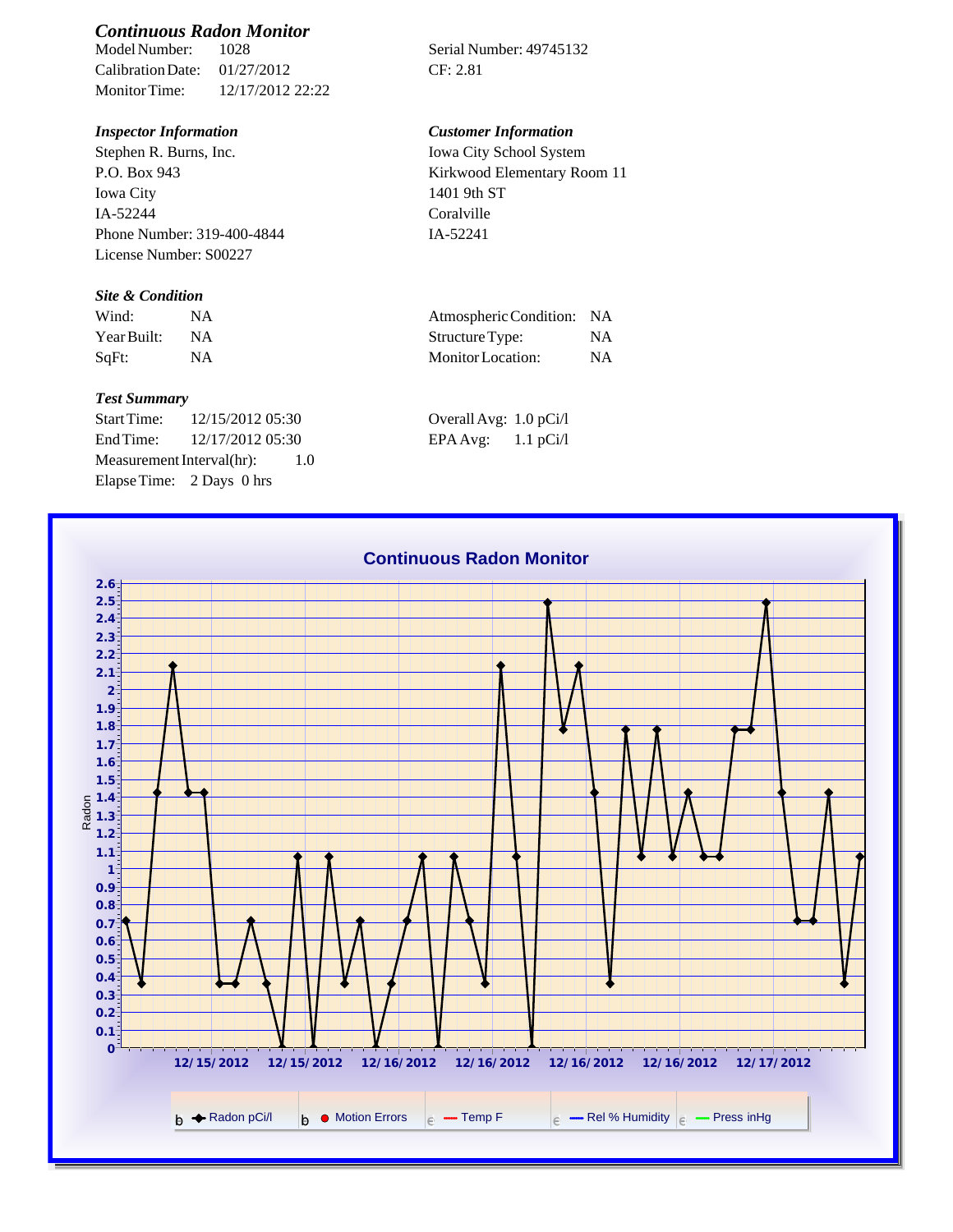| ******* | *******<br>12/15/2012 |       |
|---------|-----------------------|-------|
| Time    | Counts                | Flags |
|         | pCi/l                 |       |
| 06:30   | 0.7                   |       |
| 07:30   | 0.4                   |       |
| 08:30   | 1.4                   |       |
| 09:30   | 2.1                   |       |
| 10:30   | 1.4                   |       |
| 11:30   | 1.4                   |       |
| 12:30   | 0.4                   |       |
| 13:30   | 0.4                   |       |
| 14:30   | 0.7                   |       |
| 15:30   | 0.4                   |       |
| 16:30   | 0.0                   |       |
| 17:30   | 1.1                   |       |
| 18:30   | 0.0                   |       |
| 19:30   | 1.1                   |       |
| 20:30   | 0.4                   |       |
| 21:30   | 0.7                   |       |
| 22:30   | 0.0                   |       |
| 23:30   | 0.4                   |       |

| *******     | 12/16/2012 ******* |              |  |
|-------------|--------------------|--------------|--|
| <b>Time</b> | <b>Counts</b>      | <b>Flags</b> |  |
|             | pCi/l              |              |  |
| 00:30       | 0.7                |              |  |
| 01:30       | 1.1                |              |  |
| 02:30       | 0.0                |              |  |
| 03:30       | 1.1                |              |  |
| 04:30       | 0.7                |              |  |
| 05:30       | 0.4                |              |  |
| 06:30       | 2.1                |              |  |
| 07:30       | 1.1                |              |  |
| 08:30       | 0.0                |              |  |
| 09:30       | 2.5                |              |  |
| 10:30       | 1.8                |              |  |
| 11:30       | 2.1                |              |  |
| 12:30       | 1.4                |              |  |
| 13:30       | 0.4                |              |  |
| 14:30       | 1.8                |              |  |
| 15:30       | 1.1                |              |  |
| 16:30       | 1.8                |              |  |
| 17:30       | 1.1                |              |  |
| 18:30       | 1.4                |              |  |
| 19:30       | 1.1                |              |  |
| 20:30       | 1.1                |              |  |
| 21:30       | 1.8                |              |  |
| 22:30       | 1.8                |              |  |
| 23:30       | 2.5                |              |  |